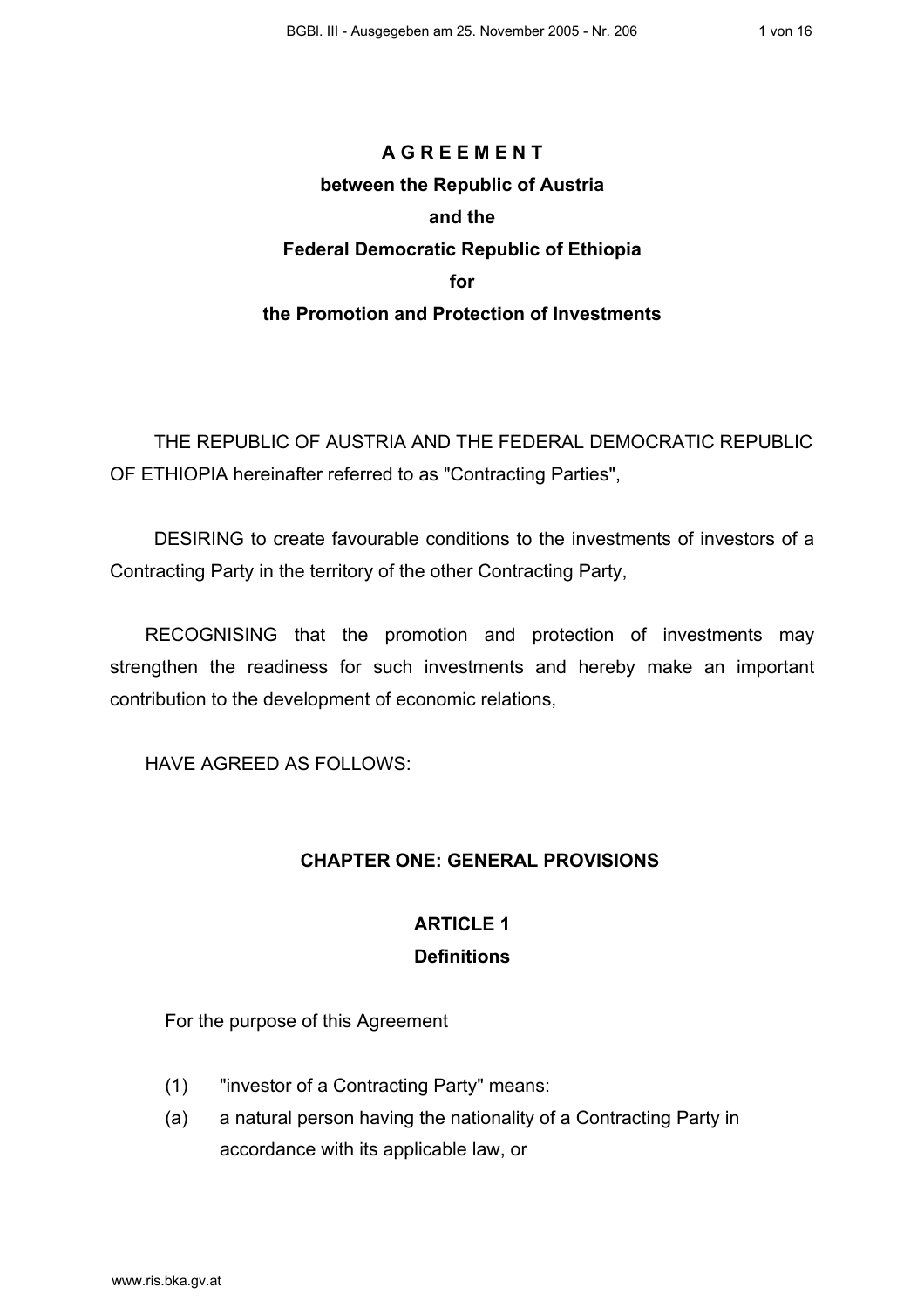(b) an enterprise constituted or organised under the applicable law of a Contracting Party

making or having made an investment in the other Contracting Party's territory.

(2) "investment by an investor of a Contracting Party" means every kind of asset in the territory of one Contracting Party, owned or controlled**,** directly or indirectly, by an investor of the other Contracting Party, including:

- (a) an enterprise constituted or organised under the applicable law of the first Contracting Party;
- (b) shares, stocks and other forms of equity participation in an enterprise as referred to in subparagraph (a), and rights derived therefrom;
- (c) bonds, debentures, loans and other forms of debt and rights derived therefrom;
- (d) any right whether conferred by law or contract, including turnkey contracts, concessions, licences, authorisations or permits to undertake an economic activity;
- (e) claims to money and claims to performance pursuant to a contract having an economic value;
- (f) intellectual property rights as defined in the multilateral agreements concluded under the auspices of the World Intellectual Property Organisation, including industrial property rights, copyrights, trademarks, patents, industrial designs and technical processes, know-how, trade secrets, trade names and goodwill;
- (g) any other tangible or intangible, movable or immovable property, or any related property rights, such as leases, mortgages, liens, pledges or usufructs.

Any alteration of the form in which assets are invested or reinvested shall not affect their character as an investment provided that such alteration is in accordance with the laws and regulations of the Contracting Party in whose territory the investment was made.

(3) "enterprise" means a legal person or any entity constituted or organised under the applicable law of a Contracting Party whether private or government owned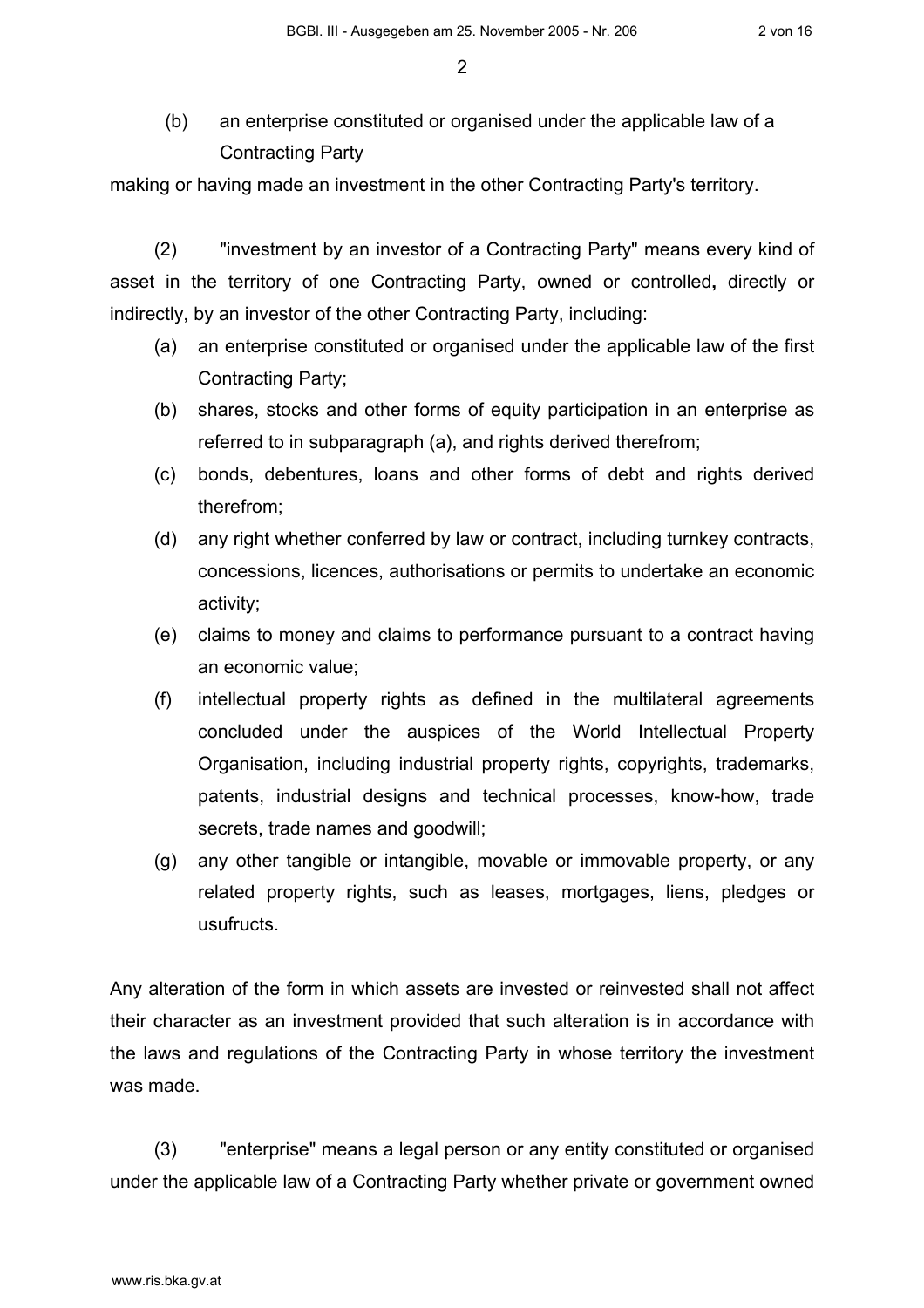or controlled, including a corporation, trust, partnership, sole proprietorship, branch, joint venture or association.

(4) "returns" means the amounts yielded by an investment and, in particular, profits, interests, capital gains, dividends, royalties, licence fees and other fees.

(5) "territory" means with respect to each Contracting Party the land territory, internal waters and airspace where the Contracting Party exercises, in conformity with international law, sovereign rights and jurisdiction.

#### **ARTICLE 2**

#### **Promotion and Admission of Investments**

Each Contracting Party shall, within the framework of its laws and legislation, admit and encourage investments by investors of the other Contracting Party in its territory and shall create favourable conditions to such investments.

### **ARTICLE 3**

#### **Treatment of Investments**

(1) Each Contracting Party shall accord to investments by investors of the other Contracting Party fair and equitable treatment and full and constant protection and security.

(2) A Contracting Party shall not impair by unreasonable or discriminatory measures the management, operation, maintenance, use, enjoyment, sale and liquidation of an investment by investors of the other Contracting Party.

(3) Each Contracting Party shall accord to investors of the other Contracting Party and to their investments treatment no less favourable than that it accords to its own investors and their investments or to investors of any third country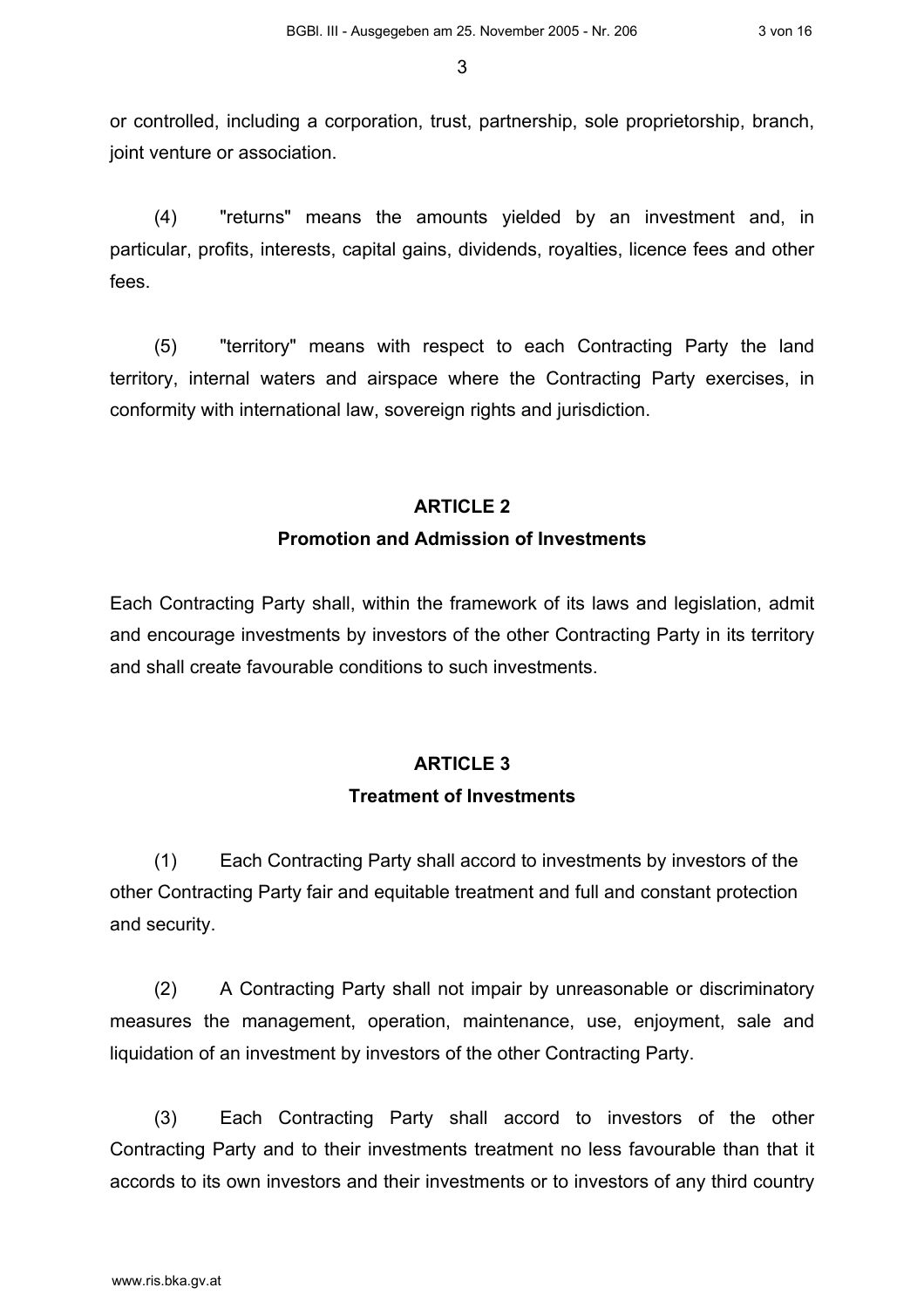and their investments with respect to the management, operation, maintenance, use, enjoyment, sale and liquidation of an investment, whichever is more favourable to the investor.

(4) No provision of this Agreement shall be construed as to oblige a Contracting Party to extend to the investors of the other Contracting Party and to their investments the present or future benefit of any treatment, preference or privilege resulting from:

- (a) any membership in a free trade area, customs union, common market, economic community or any multilateral agreement on investment;
- (b) any international agreement, international arrangement or domestic legislation regarding taxation.

### **ARTICLE 4**

#### **Transparency**

(1) Each Contracting Party shall promptly publish or otherwise make publicly available its laws, regulations, procedures as well as international agreements which may affect the operation of the Agreement.

(2) Each Contracting Party shall promptly respond to specific questions and provide, upon request, information to the other Contracting Party on matters referred to in paragraph (1) of this Article.

(3) No Contracting Party shall be required to furnish or allow access to information concerning particular investors or investments the disclosure of which would impede law enforcement or would be contrary to its laws and regulations protecting confidentiality.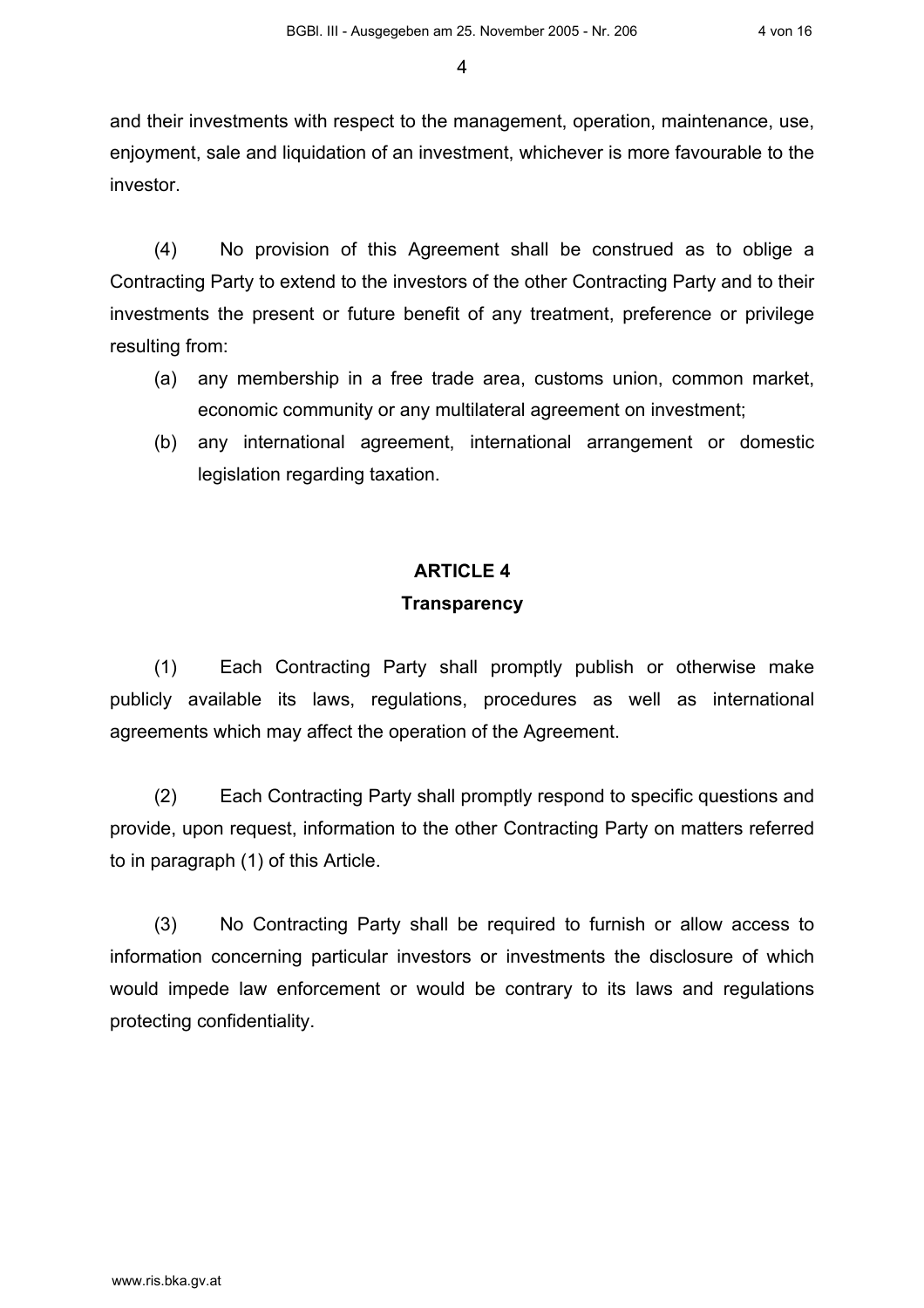### **ARTICLE 5**

### **Expropriation and Compensation**

(1) A Contracting Party shall not expropriate or nationalise directly or indirectly an investment of an investor of the other Contracting Party or take any measures having equivalent effect (hereinafter referred to as "expropriation") except:

- (a) for a purpose which is in the public interest,
- (b) on a non-discriminatory basis,
- (c) in accordance with due process of law, and
- (d) accompanied by payment of prompt, adequate and effective compensation in accordance with paragraphs (2) and (3) of this Article.
- (2) Compensation shall:
- (a) be paid without delay.
- (b) be equivalent to the fair market value of the expropriated investment immediately before the expropriation occurred. The fair market value shall not reflect any change in value occurring because the expropriation had become publicly known earlier.
- (c) be paid and made freely transferable to the country designated by the claimants concerned and in the currency of the country of which the claimants are nationals or in any freely convertible widely used currency.
- (c) include interest at a commercial rate established on a market basis for the currency of payment from the date of expropriation until the date of actual payment.

(3) An investor of a Contracting Party who claims to be affected by expropriation by the other Contracting Party shall have the right to prompt review of his case, including the valuation of his investment and the payment of compensation in accordance with the provisions of this Article, by a judicial authority or another competent and independent authority of the latter Contracting Party.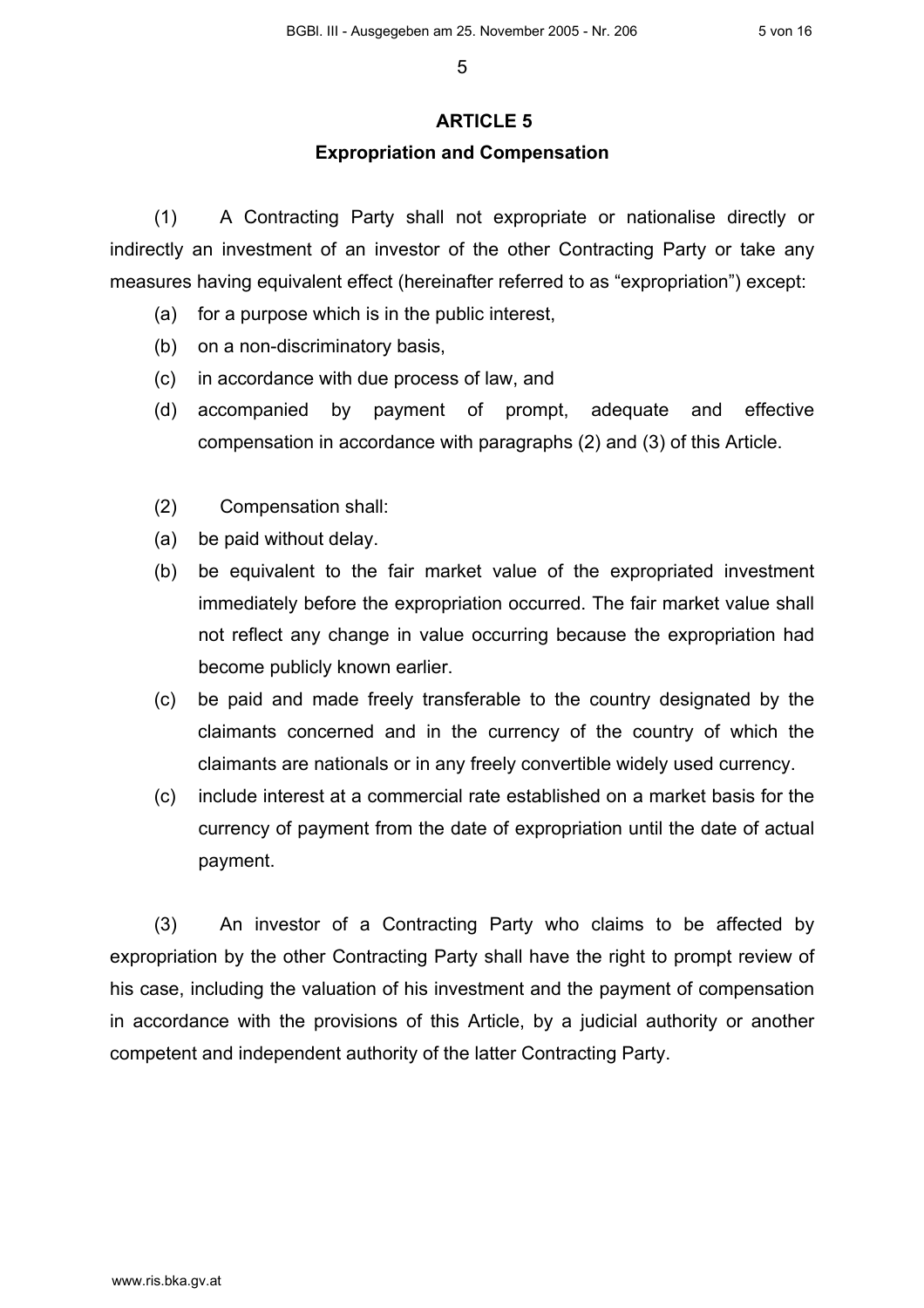## **ARTICLE 6 Compensation for Losses**

(1) An investor of a Contracting Party who has suffered a loss relating to his investment in the territory of the other Contracting Party due to war or to other armed conflict, state of emergency, revolution, insurrection, civil disturbance, or any other similar event in the territory of the latter Contracting Party, shall be accorded by the latter Contracting Party, as regards restitution, indemnification, compensation or any other settlement, treatment no less favourable than that which it accords to its own investors or to investors of any third state, whichever is more favourable to the investor.

(2) An investor of a Contracting Party who in any of the events referred to in paragraph (1) of this Article suffers loss resulting from:

- (a) requisitioning of his investment or part thereof by the forces or authorities of the other Contracting Party, or
- (b) destruction of his investment or part thereof by the forces or authorities of the other Contracting Party, which was not required by the necessity of the situation,

shall in any case be accorded by the latter Contracting Party restitution or compensation which in either case shall be prompt, adequate and effective and, with respect to compensation, shall be in accordance with Article 5 (2) and (3).

### **ARTICLE 7 Transfers**

(1) Each Contracting Party shall guarantee that all payments relating to an investment by an investor of the other Contracting Party may be freely transferred into and out of its territory without delay. Such transfers shall include, in particular:

- (a) the initial capital and additional amounts to maintain or increase an investment;
- (b) returns;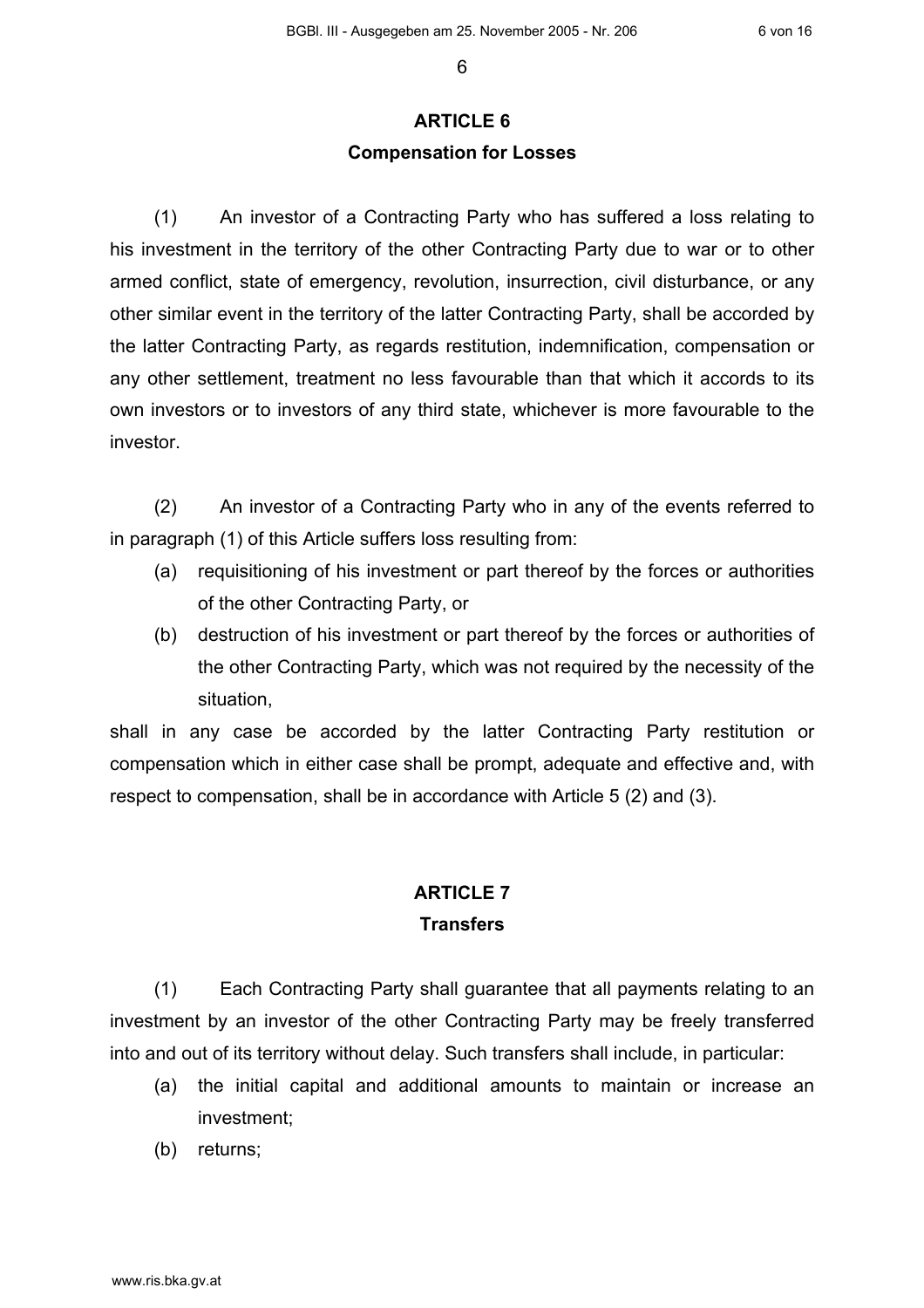- (c) payments made for the reimbursement of the credits for investments, and interest due;
- (d) proceeds from the sale or liquidation of all or any part of an investment;
- (e) payments of compensation under Articles 5 and 6;
- (f) payments arising out of the settlement of a dispute;
- (g) earnings and other remuneration of personnel engaged from abroad in connection with an investment.

(2) Each Contracting Party shall further guarantee that such transfers may be made in a freely convertible currency at the market rate of exchange prevailing on the date of transfer in the territory of the Contracting Party from which the transfer is made.

(3) In the absence of a market for foreign exchange, the rate to be used shall be the most recent exchange rate for conversion of currencies into Special Drawing Rights.

(4) Notwithstanding paragraphs (1) to (3) of this Article, a Contracting Party may prevent a transfer through the equitable, non-discriminatory and good faith application of measures to protect the rights of creditors, relating to or ensuring compliance with laws and regulations on the issuing, trading and dealing in securities, futures and derivatives, reports or records of transfer, or in connection with criminal offences and orders or judgements in administrative and adjudicatory proceedings, provided that such measures and their application shall not be used as a means of avoiding the Contracting Party's commitments or obligations under this Agreement.

### **ARTICLE 8 Subrogation**

If a Contracting Party or its designated agency makes a payment under an indemnity, guarantee or contract of insurance given in respect of an investment by an investor in the territory of the other Contracting Party, the latter Contracting Party shall recognise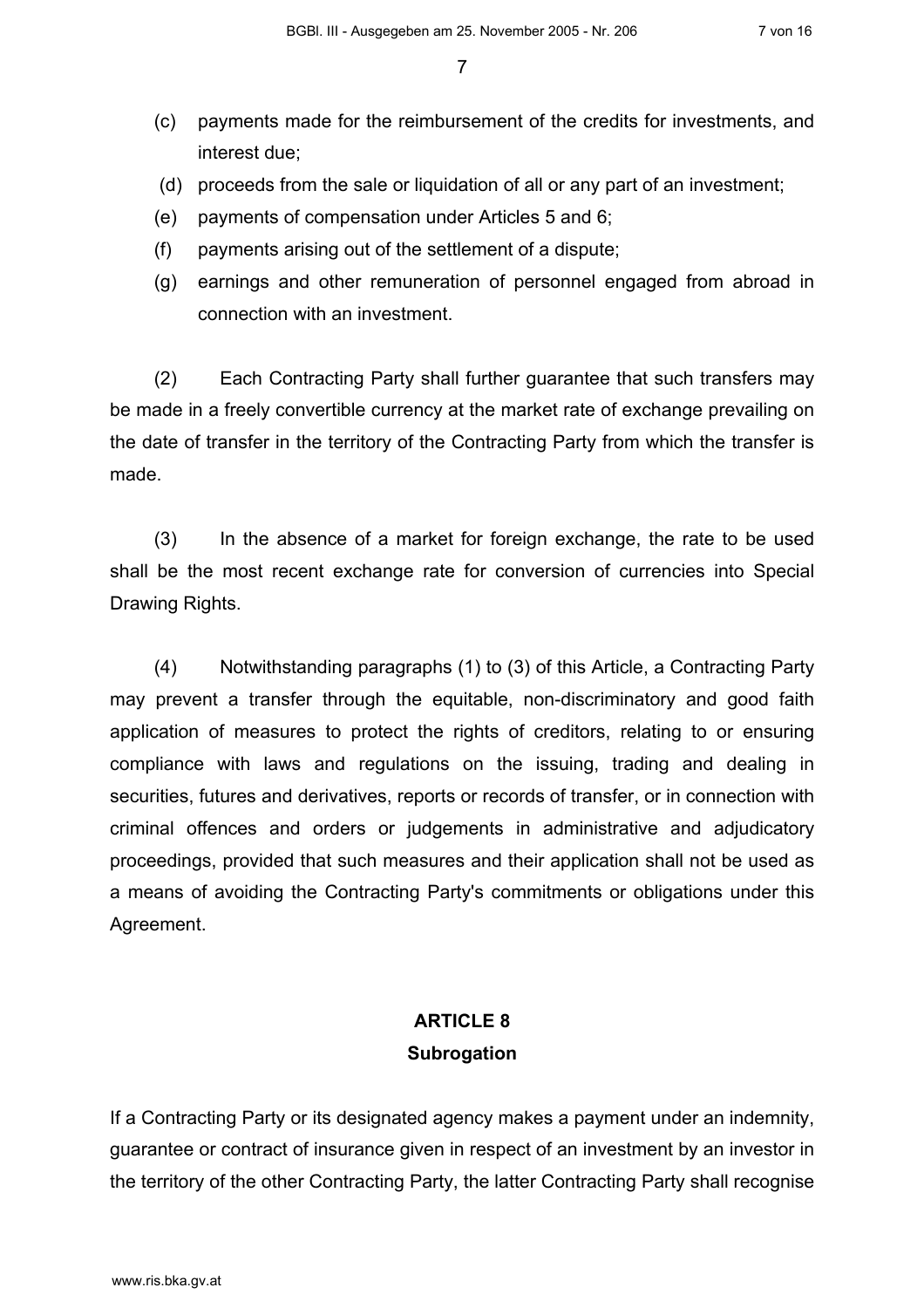without prejudice to the rights of the investor under Chapter Two Part One of this Agreement the assignment of any right or claim of such investor to the former Contracting Party or its designated agency and the right of the former Contracting Party or its designated agency to exercise by virtue of subrogation any such right and claim to the same extent as its predecessor in title.

# **ARTICLE 9 Other Obligations**

If the laws of either Contracting Party or obligations under international law existing at present or established hereafter between the Contracting Parties in addition to the present Agreement contain rules, whether general or specific, entitling investments by nationals or enterprises of the other Contracting Party to a treatment more favourable than is provided for by the present Agreement, such rules shall, to the extent that they are more favourable, prevail over the present Agreement.

# **ARTICLE 10 Denial of Benefits**

A Contracting Party may deny the benefits of this Agreement to an investor of the other Contracting Party and to his investments, if investors of a Non-Contracting Party own or control the first mentioned investor and that investor has no substantial business activity in the territory of the Contracting Party under whose law it is constituted or organised.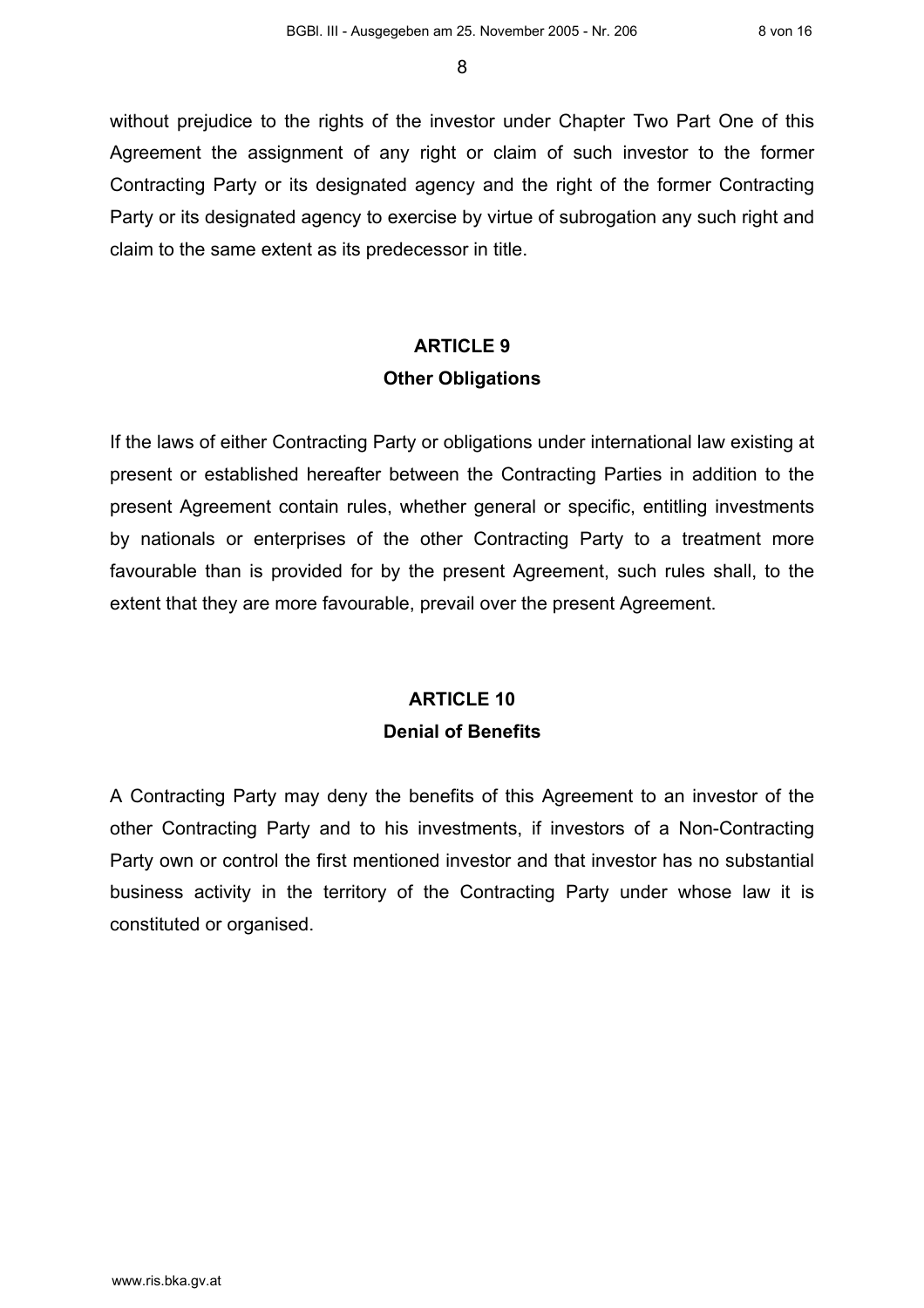# **CHAPTER TWO: DISPUTE SETTLEMENT PART ONE: Settlement of Disputes between an Investor and a Contracting Party**

## **ARTICLE 11 Scope and Standing**

This Part applies to disputes between a Contracting Party and an investor of the other Contracting Party concerning an alleged breach of an obligation of the former under this Agreement, which causes loss or damage to the investor or his investment.

#### **ARTICLE 12**

#### **Means of Settlement, Time Periods**

(1) A dispute between a Contracting Party and an investor of the other Contracting Party, shall, as far as possible, be settled by negotiation or consultation. If it is not so settled, the investor may choose to submit it for resolution:

- (a) to the competent courts or administrative tribunals of the Contracting Party, party to the dispute;
- (b) in accordance with any applicable previously agreed dispute settlement procedure; or
- (c) in accordance with this Article to:
	- (i) the International Centre for Settlement of Investment Disputes ("the Centre"), established pursuant to the Convention on the Settlement of Investment Disputes between States and Nationals of other States, signed in Washington on 18 March 1965 ("the ICSID Convention"), if the Contracting Party of the investor and the Contracting Party, party to the dispute, are both parties to the ICSID Convention;
	- (ii) the Centre under the rules governing the Additional Facility for the Administration of Proceedings by the Secretariat of the Centre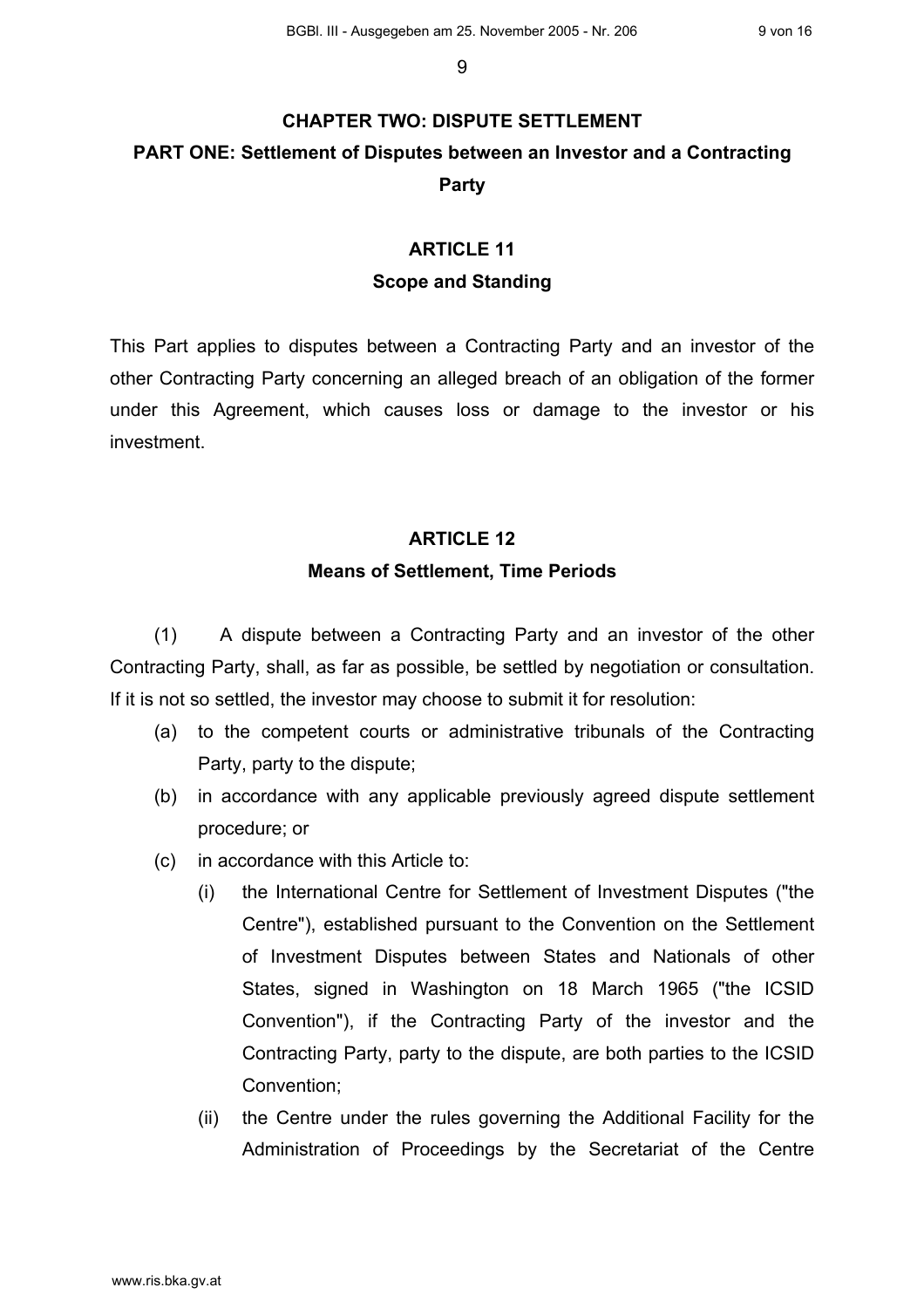(Additional Facility Rules), if one of the Contracting Parties is not a Contracting State of the Convention mentioned in c (i) of this Article

- (iii) a sole arbitrator or an ad hoc arbitration tribunal established under the Arbitration Rules of the United Nations Commission on International Trade Law ("UNCITRAL");
- (iv) the International Chamber of Commerce, by a sole arbitrator or an ad hoc tribunal under its rules of arbitration.

(2) A dispute may be submitted for resolution pursuant to paragraph 1 (c) of this Article after 60 days from the date notice of intent to do so was provided to the Contracting Party, party to the dispute, but not later than five years from the date the investor first acquired or should have acquired knowledge of the events which gave rise to the dispute.

# **ARTICLE 13 Contracting Party Consent**

(1) Each Contracting Party hereby gives its unconditional consent to the submission of a dispute to international arbitration in accordance with Article 12 of this Agreement. However, a dispute may not be submitted to international arbitration if a local court in either Contracting Party has rendered its decision on the dispute.

(2) The consent referred to in paragraph (1) implies the renunciation of the requirement that the internal administrative or juridical remedies should be exhausted.

### **ARTICLE 14 Indemnification**

A Contracting Party shall not assert as a defence, counter-claim, right of set-off or for any other reason, that indemnification or other compensation for all or part of the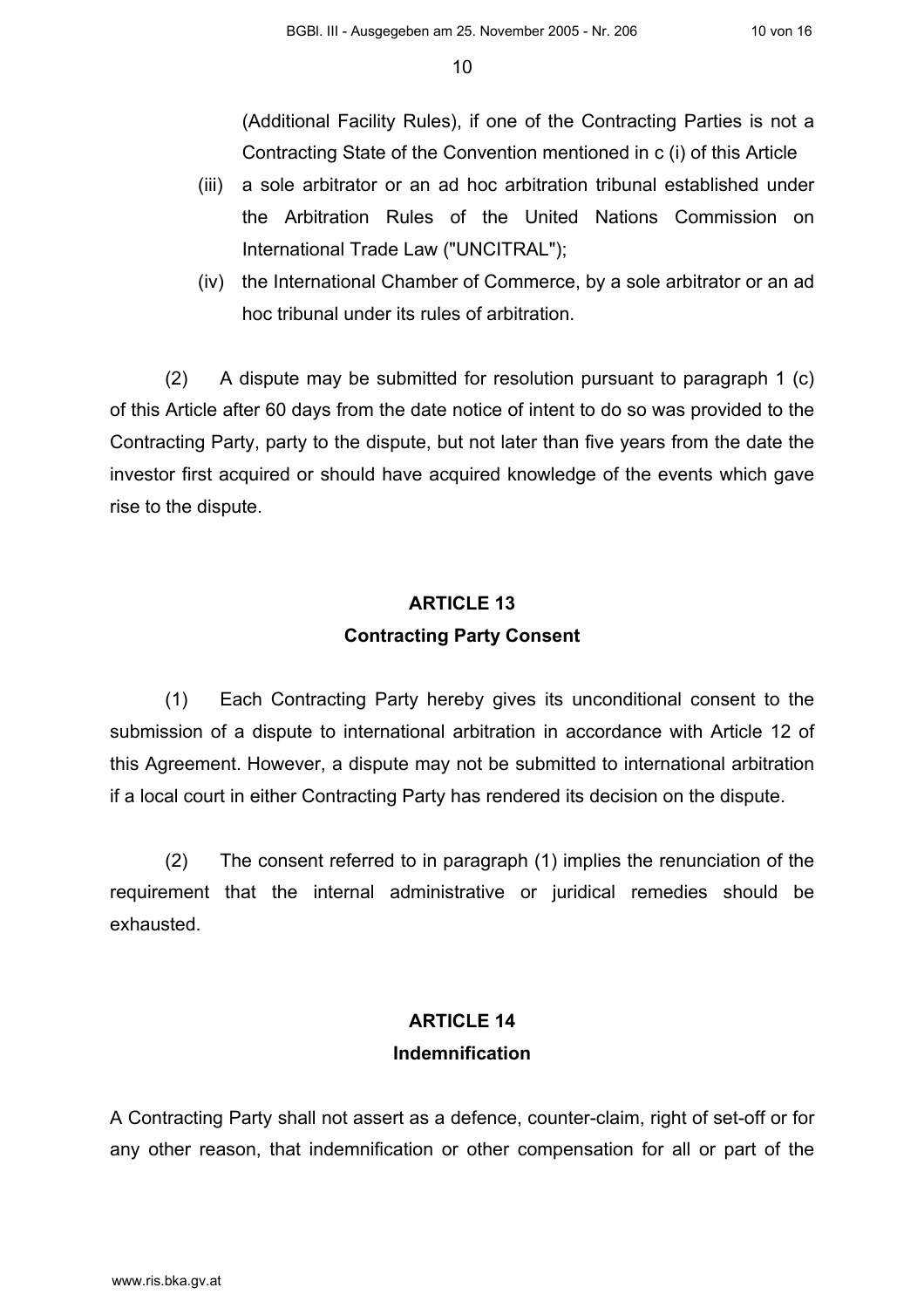alleged damages has been received or will be received pursuant to an indemnity, guarantee or insurance contract.

### **ARTICLE 15 Applicable Law**

A tribunal established under this Part shall decide the dispute in accordance with this Agreement and applicable rules and principles of international law.

#### **ARTICLE 16**

#### **Awards and Enforcement**

(1) Arbitration awards, which may include an award of interest, shall be final and binding upon the parties to the dispute and may provide the following forms of relief:

- (a) a declaration that the Contracting Party has failed to comply with its obligations under this Agreement;
- (b) pecuniary compensation, which shall include interest from the time the loss or damage was incurred until the time of payment;
- (c) restitution in kind in appropriate cases, provided that the Contracting Party may pay pecuniary compensation in lieu thereof where restitution is not practicable; and
- (d) with the agreement of the parties to the dispute, any other form of relief.

(2) Each Contracting Party shall make provision for the effective enforcement of awards made pursuant to this Article and shall carry out without delay any such award issued in a proceeding to which it is a party.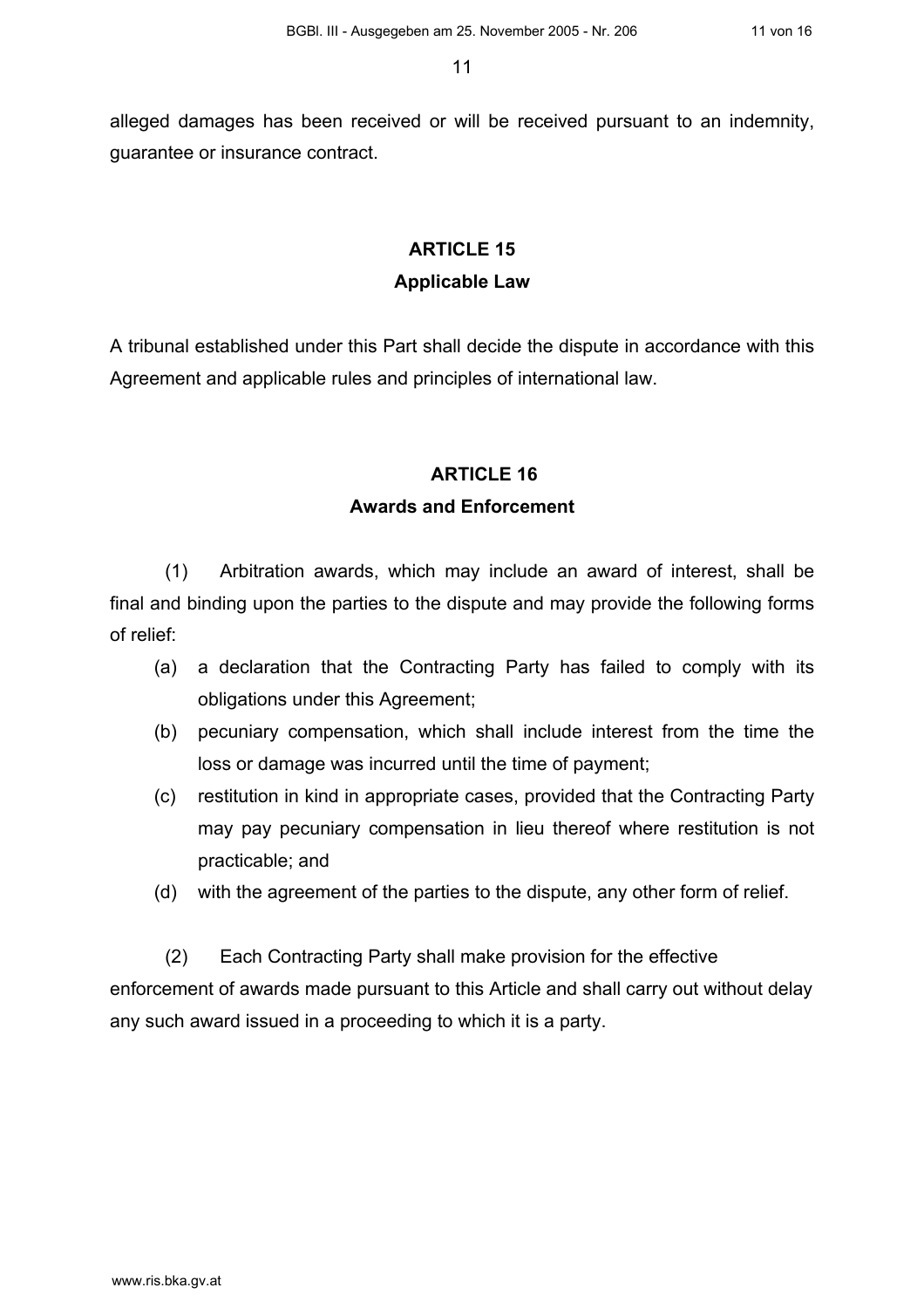#### **PART TWO: Settlement of Disputes between the Contracting Parties**

### **ARTICLE 17 Initiation of Proceedings**

(1) Any dispute relating to the interpretation or application of the Agreement shall be settled, as far as possible, through diplomatic channels.

(2) If the parties can't settle their dispute through diplomatic channels within a period of three months from the date of notification, the dispute can be submitted to a joint commission consisting of the representatives of the two Contracting Parties. This commission shall convene, without undue delay, at the request of one of the Contracting Parties.

(3) If the joint commission can't settle the dispute, the dispute may be submitted to an arbitral tribunal not earlier than 60 days after such request has been notified to the other Contracting Party.

(4) A Contracting Party may not initiate proceedings under this Part for a dispute regarding the infringement of rights of an investor which that investor has submitted to arbitration under Part One of Chapter Two of this Agreement, unless the other Contracting Party has failed to abide by and comply with the award rendered in that dispute or those proceedings have terminated without resolution by an arbitral tribunal of the investor's claim.

### **ARTICLE 18 Formation of the Tribunal**

(1) The arbitral tribunal shall be constituted ad hoc as follows:

Each Contracting Party shall appoint one member and these two members shall agree upon a national of a third state as their chairman. Such members shall be appointed within two (2) months from the date one Contracting Party has informed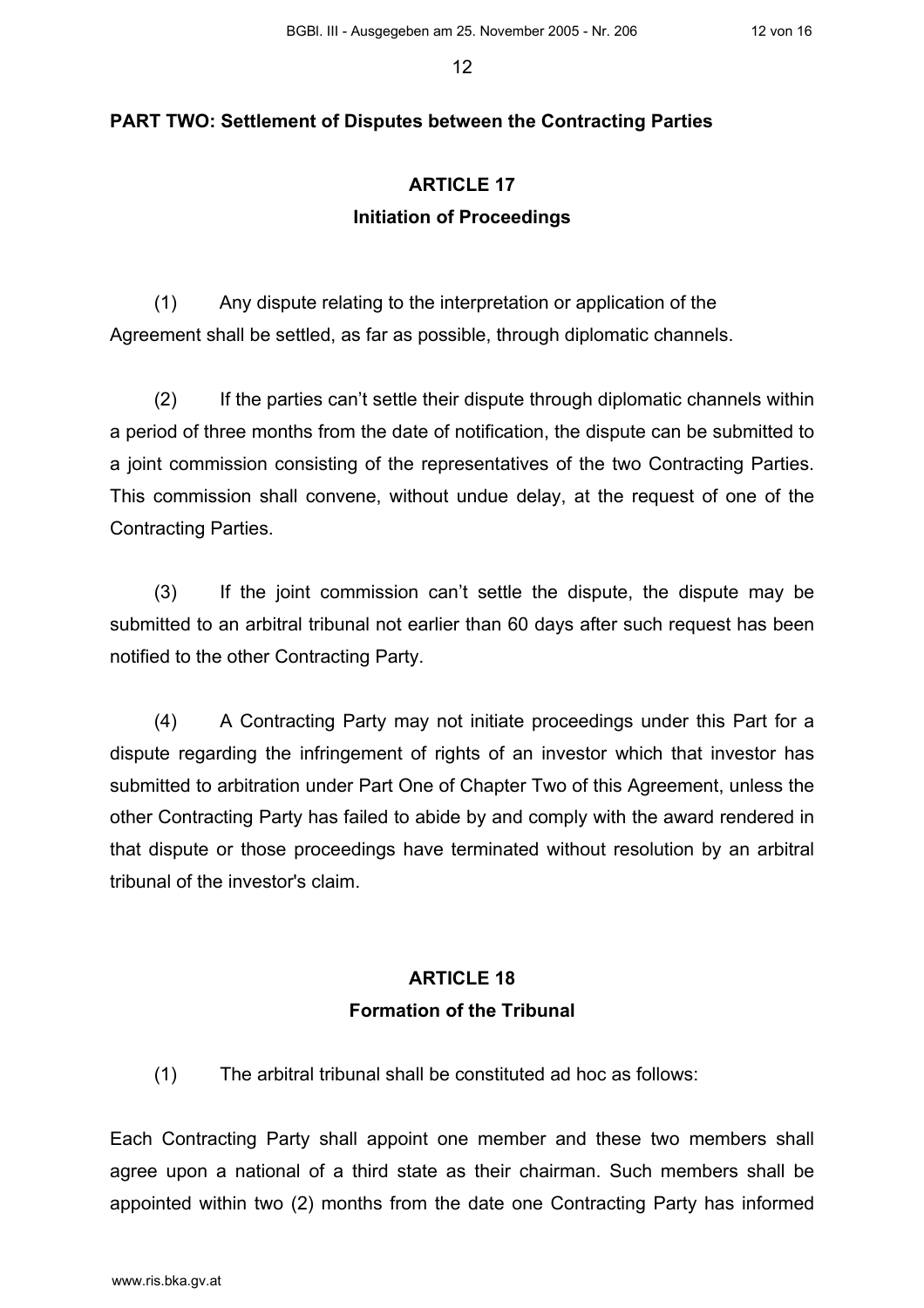the other Contracting Party of its intention to submit the dispute to an arbitral tribunal, the chairman of which shall be appointed within two (2) further months.

(2) If the periods specified in paragraph (1) of this Article are not observed, either Contracting Party may, in the absence of any relevant arrangement, invite the President of the International Court of Justice to make the necessary appointments. If the President of the International Court of Justice is a national of either of the Contracting Parties or if he is otherwise prevented from discharging the said function, the Vice-President or in case of his inability the member of the International Court of Justice next in seniority should be invited under the same conditions to make the necessary appointments.

(3) Members of an arbitral tribunal shall be independent and impartial.

## **ARTICLE 19 Applicable Law, Default Rules**

(1) The arbitral tribunal will decide disputes in accordance with this Agreement and the applicable rules and principles of international law.

(2) Unless the parties to the dispute decide otherwise, the Permanent Court of Arbitration Optional Rules for Arbitrating Disputes shall apply to matters not governed by other provisions of this Part.

### **ARTICLE 20 Awards**

(1) The tribunal, in its award, shall set out its findings of law and fact, together with the reasons therefore, and may, at the request of a Contracting Party, award the following forms of relief:

(a) a declaration that an action of a Contracting Party is in contravention of its obligations under this Agreement;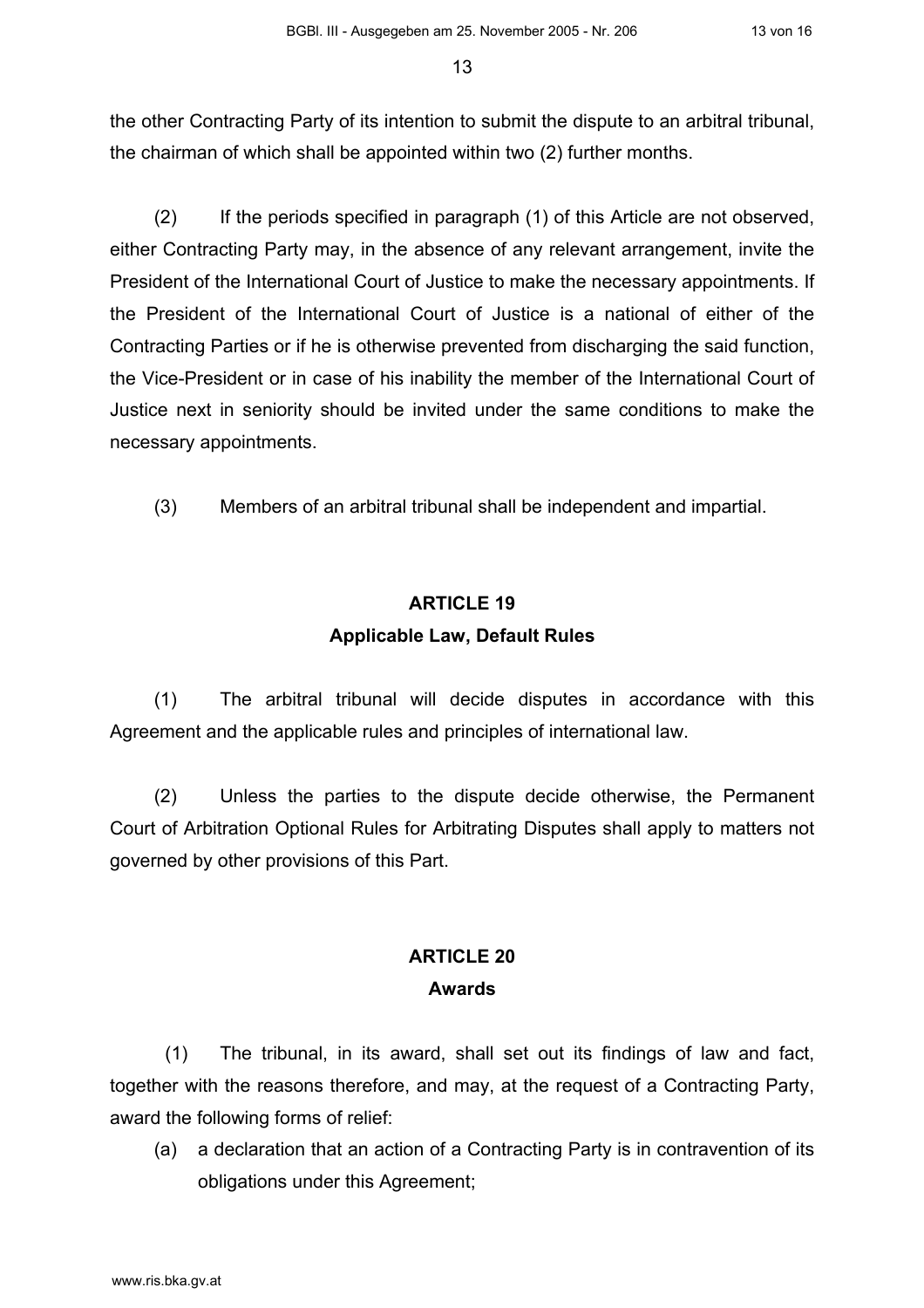- (b) a recommendation that a Contracting Party brings its actions into conformity with its obligations under this Agreement;
- (c) pecuniary compensation for any loss or damage to the requesting Contracting Party's investor or his investment; or
- (d) any other form of relief to which the Contracting Party against whom the award is made consents, including restitution in kind to an investor.

(2) The arbitration award shall be final and binding upon the parties to the dispute.

## **ARTICLE 21 Costs**

Each Contracting Party shall pay the costs of its representation in the proceedings. The costs of the tribunal shall be paid for equally by the Contracting Parties unless the tribunal directs that they be shared differently.

# **ARTICLE 22 Enforcement**

Pecuniary awards which have not been complied with within one year from the date of the award may be enforced in the courts of either Contracting Party with jurisdiction over assets of the defaulting Contracting Party.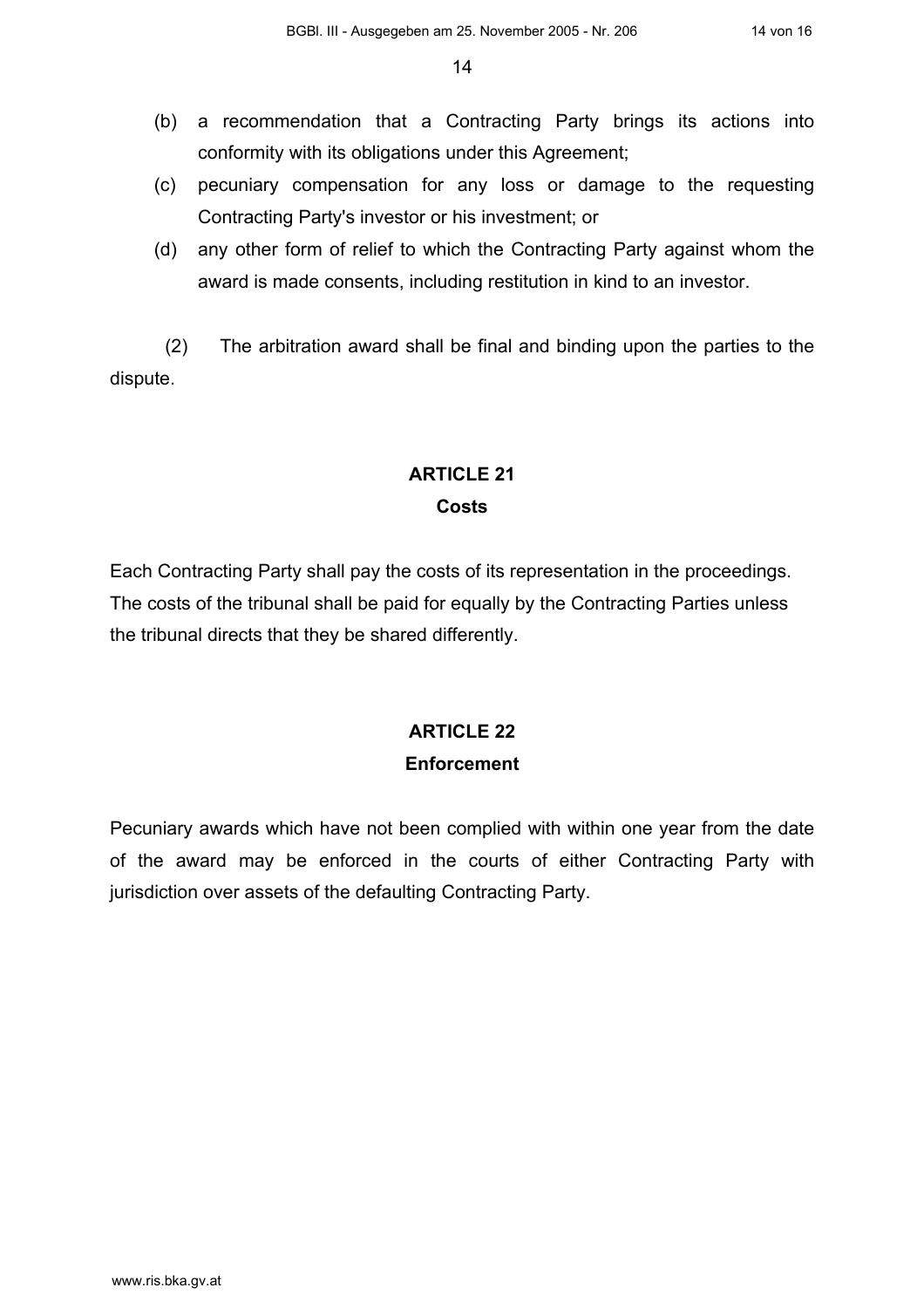#### **CHAPTER THREE: FINAL PROVISIONS**

### **ARTICLE 23 Application of the Agreement**

(1) This Agreement shall apply to investments made in the territory of either Contracting Party in accordance with its legislation by investors of the other Contracting Party prior as well as after the entry into force of this Agreement.

(2) This Agreement shall not apply to claims which have been settled or procedures which have been initiated prior to its entry into force.

### **ARTICLE 24**

#### **Consultations**

Each Contracting Party may propose to the other Contracting Party consultations on any matter relating to this Agreement. These consultations shall be held at a place and at a time agreed upon through diplomatic channels.

### **ARTICLE 25 Entry into Force and Duration**

(1) The Contracting Parties shall notify each other in writing that their constitutionally required procedures have been fulfilled. This Agreement shall enter into force on the first day of the third month following the date of the latter notification.

(2) This Agreement shall remain in force for a period of ten years; it shall be extended thereafter for an indefinite period and may be denounced in writing through diplomatic channels by either Contracting Party giving twelve months' notice.